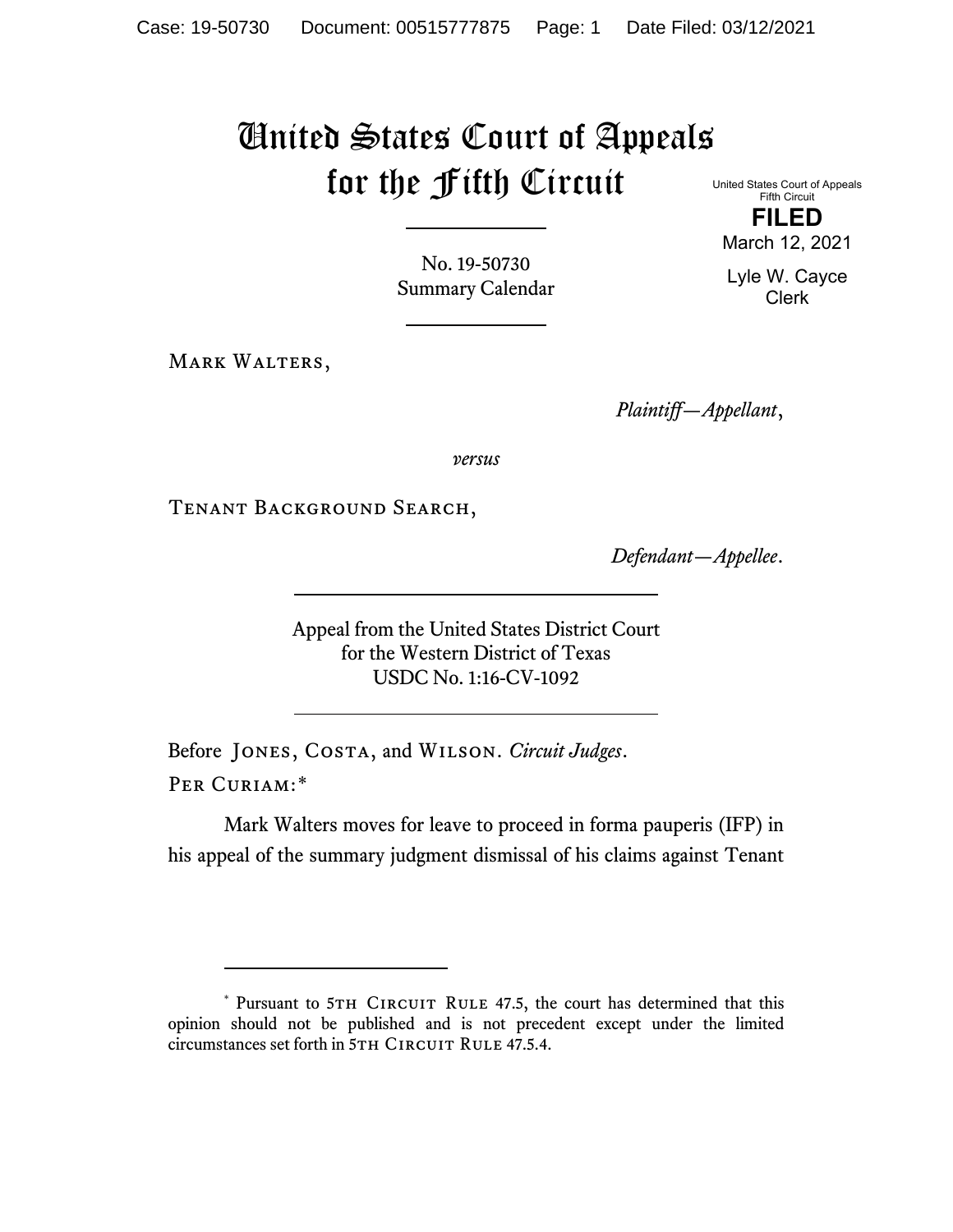Background Search (Tenant),<sup>[1](#page-1-0)</sup> alleging violations of the Fair Credit Reporting Act (FCRA) and the Texas Business and Commerce Code, as well as negligence and gross negligence. Walters also seeks IFP status to appeal the district court's order granting Tenant's motion for sanctions under Federal Rule of Civil Procedure 11(c)(2). By moving for leave to proceed IFP in this court, Walters is challenging the district court's certification that his appeal would not be taken in good faith. *See Baugh v. Taylor*, 117 F.3d 197, 199-202 (5th Cir. 1997).

In his brief before this court, Walters contends that the district court erroneously granted summary judgment in Tenant's favor because genuine issues of material fact exist as to whether Tenant violated his rights under the FCRA and § 20.06(a) of the Texas Business and Commerce Code. As to his FCRA claims, Walters specifically argues that (1) Tenant failed to complete a reinvestigation of the consumer report it produced on Walters; (2) the district court did not issue a ruling on his claim that Tenant failed to follow reasonable procedures to assure maximum possible accuracy in the compilation of the consumer report; and (3) Tenant acted with willful noncompliance in the production of the consumer report.

Our review of the summary judgment evidence supports the district court's determination that Tenant is a reseller under the FCRA. *See* 15 U.S.C. § 1681a(u). Consequently, Tenant had no obligation to conduct a reinvestigation of the disputed information. *See* 15 U.S.C. § 1681i(a)(1)(A), (f)(1). Rather, as a reseller, it was governed by the requirements of  $\S$  1681i(f), and the email evidence in the record demonstrates that Tenant satisfied its obligations under that subsection. *See* § 1681i(f)(2)-(3). Turning to

<span id="page-1-0"></span><sup>&</sup>lt;sup>1</sup> In its pleadings, the defendant stated that its corporate name is Lonestar IT Solutions, L.L.C. For ease of reference, we follow the district court in referring to the defendant as Tenant Background Search.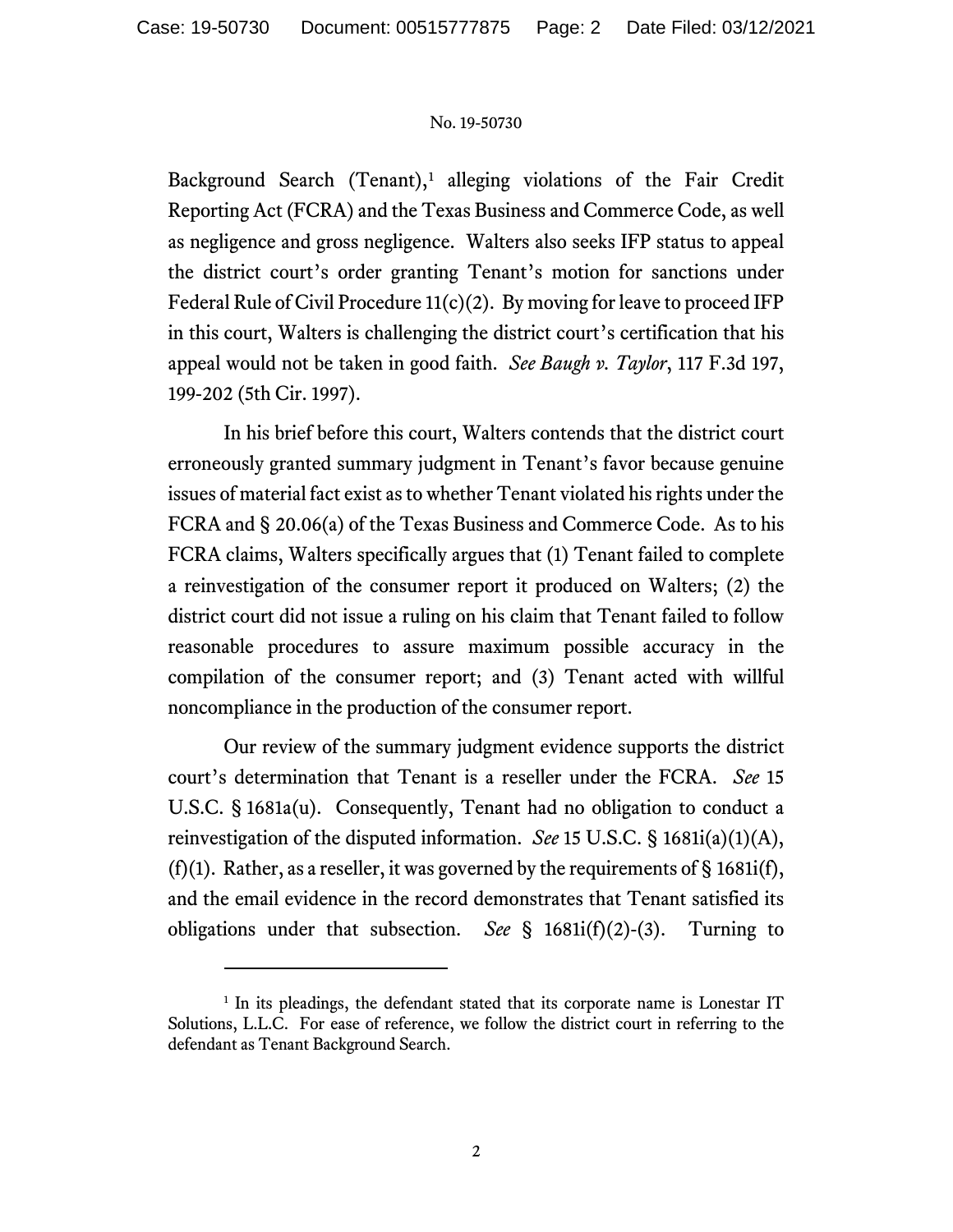Walters's next argument, the district court in fact addressed his claim that Tenant failed to follow reasonable procedures to assure maximum possible accuracy of the information in the report. Further, as correctly found by the district court, Tenant did not prepare the Walters consumer report, and the FRCA provision upon which he relies applies only to a consumer reporting agency that prepares a consumer report. *See* 15 U.S.C. § 1681e(b). As to Walters's third point, because he has not shown that the district court erred in granting summary judgment on his FCRA claims, he has not shown any error in the conclusion that he is not entitled to damages for willful noncompliance. *See* 15 U.S.C. § 1681n. Finally, because, as stated above, the summary judgment evidence supports that Tenant is a reseller, there are no genuine issues of material fact as to whether Tenant failed to comply with a reinvestigation obligation under Texas statutory law. *See* Tex. Bus. & Com. § 20.06(f).

In his appellate brief, Walters makes one statement that his complaint included claims of negligence, but he does not offer any argument addressing Tenant's alleged negligence. By failing to identify any error in district court's reasoning as to the summary judgment dismissal of his negligence claims, Walters has abandoned the claims on appeal. *See Yohey v. Collins*, 985 F.2d 222, 224–25 (5th Cir. 1993); *Brinkmann v. Dallas Cty. Deputy Sheriff Abner*, 813 F.2d 744, 748 (5th Cir. 1987).

We construe Walters's IFP motion as a timely notice of appeal from the order granting Tenant's motion for sanctions. *See Smith v. Barry*, 502 U.S. 244, 248–49 (1992). We review the grant of that motion for an abuse of discretion. *See Cooter & Gell v. Hartmarx Corp*., 496 U.S. 384, 405 (1990).

As an initial matter, we reject Walters's contention that Tenant erroneously filed its motion for sanctions during the "safe harbor" period. Here, the record demonstrates that Tenant mailed a copy of its motion to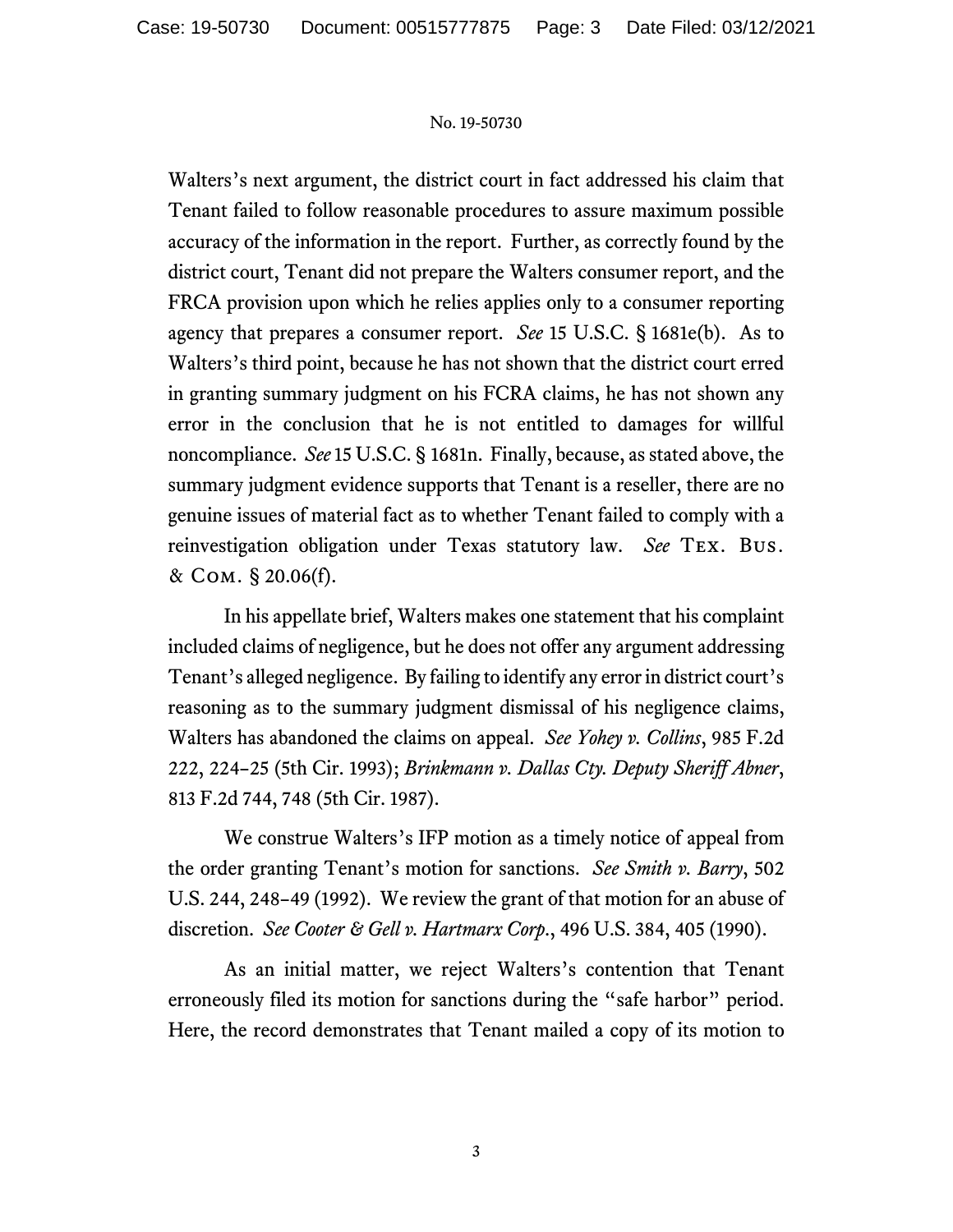Walters on November 6, 2018. Service was therefore complete on that date, and the magistrate judge did not err in finding that Tenant served an advance copy of its motion on Walters more than 21 days before Tenant filed its motion. *See* Fed. R. Civ. P. 5(b)(2)(C); Fed. R. Civ. P. 11(c)(2).

Substantively, Walters's challenge to the order granting Tenant's motion is three-fold. He first argues that Tenant "presented no evidence of inaccurate comments by [Walters]." Second, he argues that the sanction order infringes upon his constitutional right of access to the courts. Finally, he complains that the magistrate judge incorrectly labeled him a vexatious litigant. These arguments fail to show that the imposition of the pre-filing injunction "involves legal points arguable on their merits." *Howard v. King*, 707 F.2d 215, 220 (5th Cir. 1983) (internal quotation marks and citations omitted).

As noted by the magistrate judge, the issue before the court was whether Walters's conduct violated the Federal Rules, not whether his statements (concerning defense counsel's wife) were true or false. *See* FED. R. Civ. P. 11(b), (c). Further, Walters's own statements in his appellate brief regarding ongoing "animosity" and "bad blood" with defense counsel support the determination that, at the time he filed his response to Tenant's summary judgment motion, Walters commented on counsel's wife for improper purposes, including harassment. *See* FED. R. CIV. P. 11(b)(1); *Snow Ingredients, Inc. v. SnoWizard, Inc*., 833 F.3d 512, 528 (5th Cir. 2016).

With respect to Walters's second argument, we have previously noted "that the imposition of sanctions must not result in total, or even significant, preclusion of access to the courts." *Thomas v. Capital Sec. Servs., Inc*., 836 F.2d 866, 882 n.23 (5th Cir. 1988)(en banc). Here, the sanction order enjoins "Walters from filing any civil lawsuit in the Western District of Texas without first obtaining permission from a judge of this Court." The order